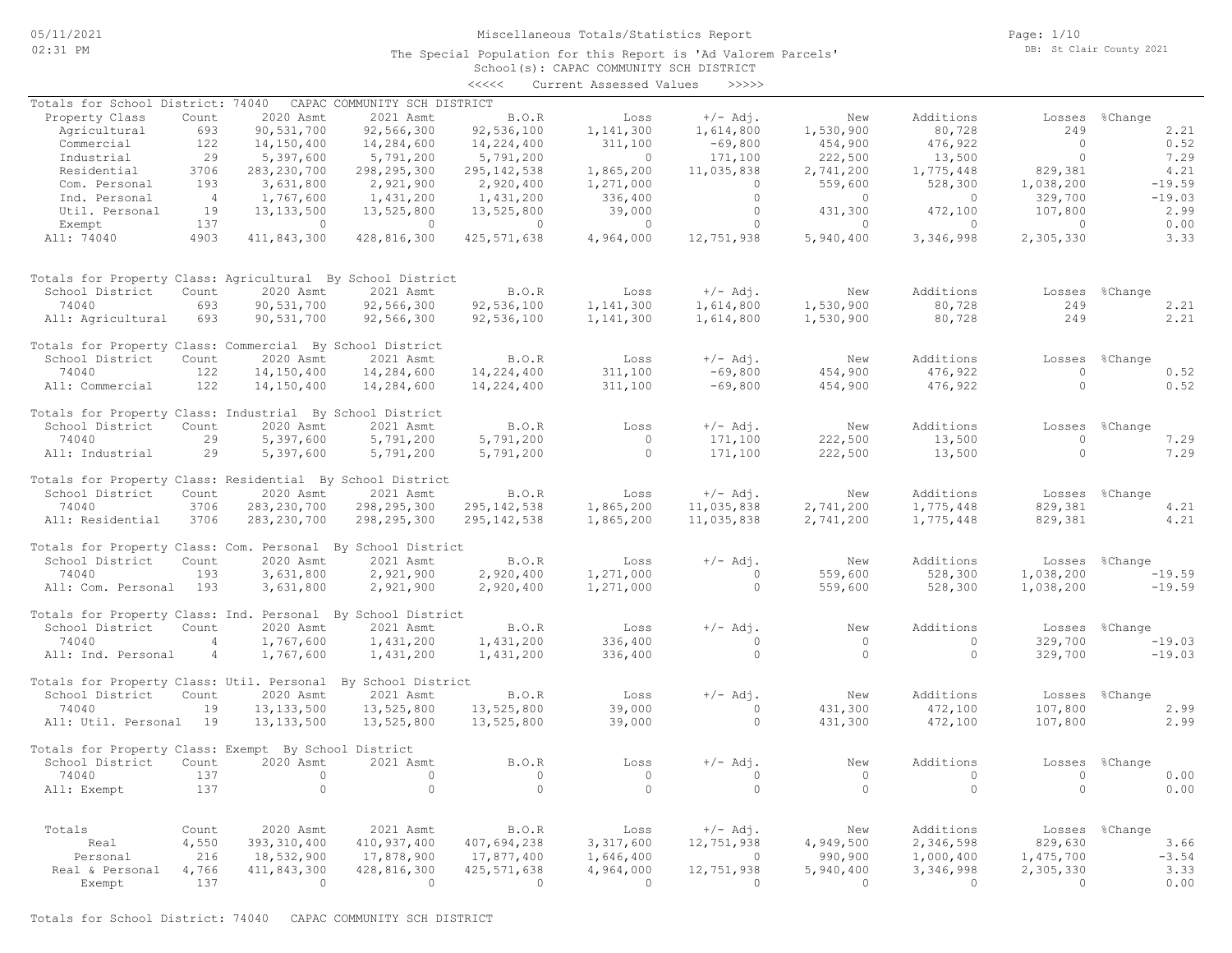Page: 2/10 DB: St Clair County 2021

#### School(s): CAPAC COMMUNITY SCH DISTRICT The Special Population for this Report is 'Ad Valorem Parcels'

| <<<< |  | S.E.V., Taxable and Capped Values |  | >>>>>> |
|------|--|-----------------------------------|--|--------|
|------|--|-----------------------------------|--|--------|

|                                                              |                |                             |                          |                           | $5.2.7$ , $2.00000000$      |                          |                           |                             |                             |                             |
|--------------------------------------------------------------|----------------|-----------------------------|--------------------------|---------------------------|-----------------------------|--------------------------|---------------------------|-----------------------------|-----------------------------|-----------------------------|
| Property Class                                               | Count          | 2020 SEV                    | Fin SEV                  | 2021 SEV                  | 2020 Tax                    | Fin Tax                  | 2021 Tax                  | BOR Tax                     | 2021 Cap                    | 2021 MCAP                   |
| Agricultural                                                 | 693            | 90,531,700                  | 90,329,826               | 92,536,100                | 50,659,142                  | 50,496,709               | 51,836,325                | 51,826,131                  | 51, 461, 989                | 51, 451, 795                |
| Commercial                                                   | 122            | 14,150,400                  | 14,004,500               | 14,224,400                | 11,160,666                  | 11,020,380               | 11,383,799                | 11,323,599                  | 11, 410, 784                | 11, 373, 184                |
| Industrial                                                   | 29             | 5,397,600                   | 5,397,600                | 5,791,200                 | 4,393,577                   | 4,393,577                | 4,677,578                 | 4,677,578                   | 4,682,106                   | 4,682,106                   |
| Residential                                                  | 3706           | 283, 230, 700               | 282, 220, 600            | 295, 142, 538             | 200, 991, 245               | 200, 201, 056            | 210, 120, 818             | 207,770,539                 | 206,716,605                 | 204,606,961                 |
| Com. Personal                                                | 193            | 3,631,800                   | 3,771,800                | 2,920,400                 | 3,631,800                   | 3,771,800                | 2,921,900                 | 2,920,400                   | 2,921,900                   | 2,920,400                   |
| Ind. Personal                                                | $\overline{4}$ | 1,767,600                   | 1,767,600                | 1,431,200                 | 1,767,600                   | 1,767,600                | 1,431,200                 | 1,431,200                   | 1,431,200                   | 1,431,200                   |
| Util. Personal                                               | 19             | 13, 133, 500                | 13, 133, 500             | 13,525,800                | 13, 133, 500                | 13, 133, 500             | 13,525,800                | 13,525,800                  | 13,525,800                  | 13,525,800                  |
| Exempt                                                       | 137            | $\circ$                     | $\overline{0}$           | $\circ$                   | $\overline{0}$              | $\circ$                  | $\circ$                   | $\circ$                     | $\circ$                     | $\circ$                     |
| All: 74040                                                   | 4903           | 411,843,300                 | 410,625,426              | 425, 571, 638             | 285, 737, 530               | 284,784,622              | 295,897,420               | 293, 475, 247               | 292, 150, 384               | 289,991,446                 |
| Totals for Property Class: Agricultural By School District   |                |                             |                          |                           |                             |                          |                           |                             |                             |                             |
| School District                                              | Count          | 2020 SEV                    | Fin SEV                  | 2021 SEV                  | 2020 Tax                    | Fin Tax                  | 2021 Tax                  | BOR Tax                     | 2021 Cap                    | 2021 MCAP                   |
| 74040                                                        | 693            | 90,531,700                  | 90,329,826               | 92,536,100                | 50,659,142                  | 50,496,709               | 51,836,325                | 51,826,131                  | 51, 461, 989                | 51, 451, 795                |
| All: Agricultural                                            | 693            | 90,531,700                  | 90,329,826               | 92,536,100                | 50,659,142                  | 50,496,709               | 51,836,325                | 51,826,131                  | 51,461,989                  | 51, 451, 795                |
| Totals for Property Class: Commercial By School District     |                |                             |                          |                           |                             |                          |                           |                             |                             |                             |
| School District                                              | Count          | 2020 SEV                    | Fin SEV                  | 2021 SEV                  | 2020 Tax                    | Fin Tax                  | 2021 Tax                  | BOR Tax                     | 2021 Cap                    | 2021 MCAP                   |
| 74040                                                        | 122            | 14,150,400                  | 14,004,500               | 14,224,400                | 11,160,666                  | 11,020,380               | 11,383,799                | 11,323,599                  | 11, 410, 784                | 11, 373, 184                |
| All: Commercial                                              | 122            | 14,150,400                  | 14,004,500               | 14,224,400                | 11,160,666                  | 11,020,380               | 11,383,799                | 11,323,599                  | 11,410,784                  | 11, 373, 184                |
| Totals for Property Class: Industrial By School District     |                |                             |                          |                           |                             |                          |                           |                             |                             |                             |
| School District                                              | Count          | 2020 SEV                    | Fin SEV                  | 2021 SEV                  | 2020 Tax                    | Fin Tax                  | 2021 Tax                  | BOR Tax                     | 2021 Cap                    | 2021 MCAP                   |
| 74040                                                        | 29             | 5,397,600                   | 5,397,600                | 5,791,200                 | 4,393,577                   | 4,393,577                | 4,677,578                 | 4,677,578                   | 4,682,106                   | 4,682,106                   |
| All: Industrial                                              | 29             | 5,397,600                   | 5,397,600                | 5,791,200                 | 4,393,577                   | 4,393,577                | 4,677,578                 | 4,677,578                   | 4,682,106                   | 4,682,106                   |
| Totals for Property Class: Residential By School District    |                |                             |                          |                           |                             |                          |                           |                             |                             |                             |
| School District                                              | Count          | 2020 SEV                    | Fin SEV                  | 2021 SEV                  | 2020 Tax                    | Fin Tax                  | 2021 Tax                  | BOR Tax                     | 2021 Cap                    | 2021 MCAP                   |
| 74040                                                        | 3706           | 283, 230, 700               | 282, 220, 600            | 295, 142, 538             | 200,991,245                 | 200, 201, 056            | 210,120,818               | 207,770,539                 | 206,716,605                 | 204,606,961                 |
| All: Residential                                             | 3706           | 283, 230, 700               | 282,220,600              | 295, 142, 538             | 200,991,245                 | 200, 201, 056            | 210, 120, 818             | 207,770,539                 | 206,716,605                 | 204,606,961                 |
| Totals for Property Class: Com. Personal By School District  |                |                             |                          |                           |                             |                          |                           |                             |                             |                             |
| School District                                              | Count          | 2020 SEV                    | Fin SEV                  | 2021 SEV                  | 2020 Tax                    | Fin Tax                  | 2021 Tax                  | BOR Tax                     | 2021 Cap                    | 2021 MCAP                   |
| 74040                                                        | 193            | 3,631,800                   | 3,771,800                | 2,920,400                 | 3,631,800                   | 3,771,800                | 2,921,900                 | 2,920,400                   | 2,921,900                   | 2,920,400                   |
| All: Com. Personal                                           | 193            | 3,631,800                   | 3,771,800                | 2,920,400                 | 3,631,800                   | 3,771,800                | 2,921,900                 | 2,920,400                   | 2,921,900                   | 2,920,400                   |
| Totals for Property Class: Ind. Personal By School District  |                |                             |                          |                           |                             |                          |                           |                             |                             |                             |
| School District                                              | Count          | 2020 SEV                    | Fin SEV                  | 2021 SEV                  | 2020 Tax                    | Fin Tax                  | 2021 Tax                  | BOR Tax                     | 2021 Cap                    | 2021 MCAP                   |
| 74040                                                        | $\overline{4}$ | 1,767,600                   | 1,767,600                | 1,431,200                 | 1,767,600                   | 1,767,600                | 1,431,200                 | 1,431,200                   | 1,431,200                   | 1,431,200                   |
| All: Ind. Personal                                           | $\overline{4}$ | 1,767,600                   | 1,767,600                | 1,431,200                 | 1,767,600                   | 1,767,600                | 1,431,200                 | 1,431,200                   | 1,431,200                   | 1,431,200                   |
| Totals for Property Class: Util. Personal By School District |                |                             |                          |                           |                             |                          |                           |                             |                             |                             |
| School District                                              | Count          | 2020 SEV                    | Fin SEV                  | 2021 SEV                  | 2020 Tax                    | Fin Tax                  | 2021 Tax                  | BOR Tax                     | 2021 Cap                    | 2021 MCAP                   |
| 74040                                                        | 19             | 13, 133, 500                | 13, 133, 500             | 13,525,800                | 13, 133, 500                | 13, 133, 500             | 13,525,800                | 13,525,800                  | 13,525,800                  | 13,525,800                  |
| All: Util. Personal 19                                       |                | 13, 133, 500                | 13, 133, 500             | 13,525,800                | 13, 133, 500                | 13, 133, 500             | 13,525,800                | 13,525,800                  | 13,525,800                  | 13,525,800                  |
| Totals for Property Class: Exempt By School District         |                |                             |                          |                           |                             |                          |                           |                             |                             |                             |
| School District                                              | Count          | 2020 SEV                    | Fin SEV                  | 2021 SEV                  | 2020 Tax                    | Fin Tax                  | 2021 Tax                  | BOR Tax                     | 2021 Cap                    | 2021 MCAP                   |
| 74040                                                        | 137            | $\circ$                     | $\circ$                  | $\circ$                   | $\circ$                     | $\circ$                  | $\circ$                   | $\circ$                     | $\circ$                     | $\circ$                     |
| All: Exempt                                                  | 137            | $\circ$                     | $\circ$                  | $\circ$                   | $\circ$                     | $\circ$                  | $\circ$                   | $\circ$                     | $\Omega$                    | $\circ$                     |
|                                                              |                | 2020 SEV                    |                          |                           |                             |                          |                           |                             |                             |                             |
| Totals                                                       | Count<br>4,550 |                             | Fin SEV<br>391, 952, 526 | 2021 SEV                  | 2020 Tax                    | Fin Tax<br>266, 111, 722 | 2021 Tax                  | BOR Tax                     | 2021 Cap                    | 2021 MCAP                   |
| Real<br>Personal                                             | 216            | 393, 310, 400<br>18,532,900 | 18,672,900               | 407,694,238<br>17,877,400 | 267, 204, 630<br>18,532,900 | 18,672,900               | 278,018,520<br>17,878,900 | 275, 597, 847<br>17,877,400 | 274, 271, 484<br>17,878,900 | 272, 114, 046<br>17,877,400 |
| Real & Personal                                              | 4,766          | 411,843,300                 | 410,625,426              | 425, 571, 638             | 285, 737, 530               | 284,784,622              | 295,897,420               | 293, 475, 247               | 292, 150, 384               | 289,991,446                 |
| Exempt                                                       | 137            | $\Omega$                    | $\bigcirc$               | $\bigcirc$                | $\Omega$                    | $\Omega$                 | $\Omega$                  | $\bigcirc$                  | $\bigcirc$                  | $\Omega$                    |
|                                                              |                |                             |                          |                           |                             |                          |                           |                             |                             |                             |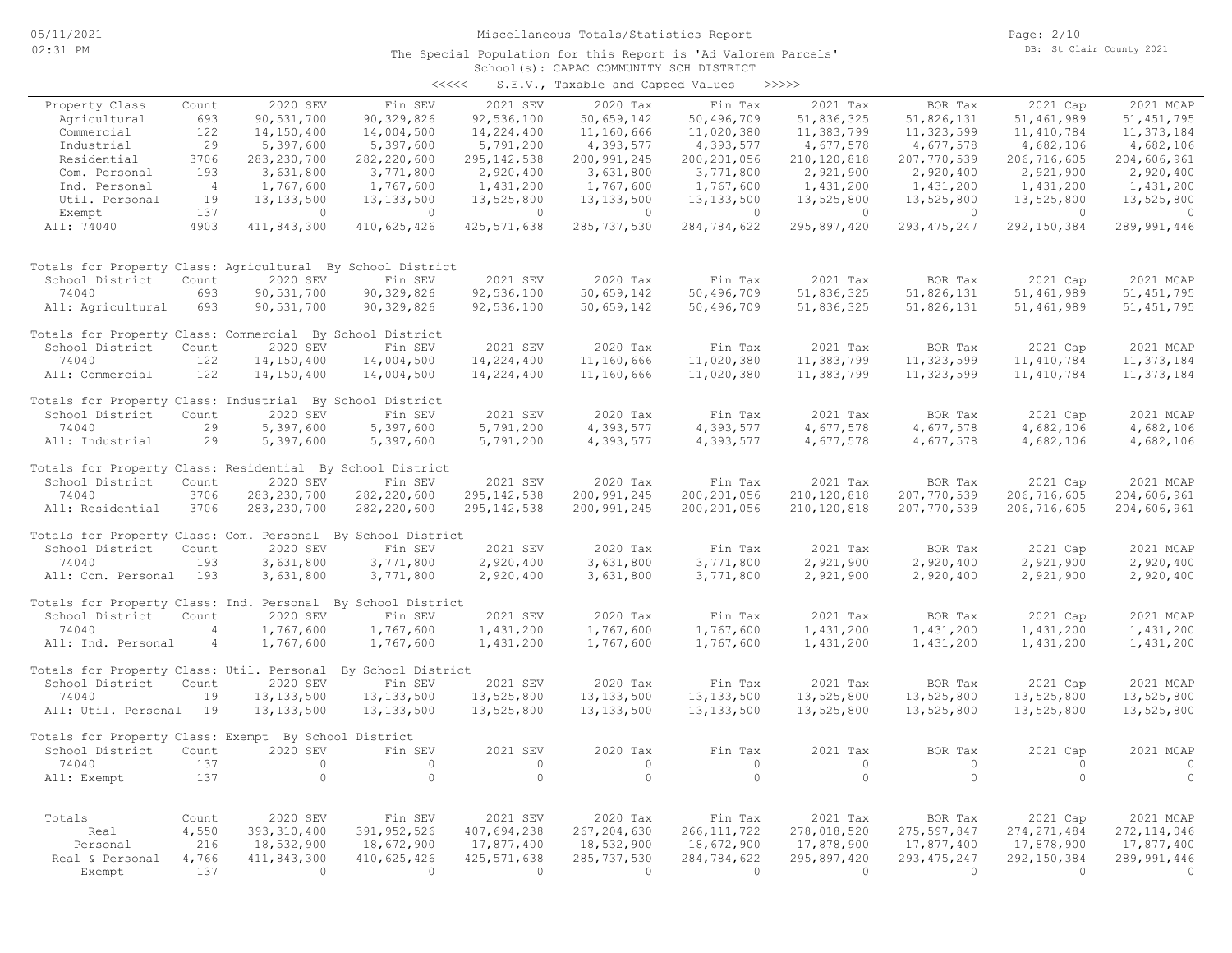#### School(s): CAPAC COMMUNITY SCH DISTRICT <<<<< PRE/MBT Percentage Times S.E.V. >>>>>

| Totals for School District: 74040                            |                 |               | CAPAC COMMUNITY SCH DISTRICT        |                    |                |               |              |                |                |
|--------------------------------------------------------------|-----------------|---------------|-------------------------------------|--------------------|----------------|---------------|--------------|----------------|----------------|
| Property Class                                               | Count           | 2020 ORIG     | 2020 ORIG                           | Final PRE          | Final          | W/O Winter    | W/O Winter   | 2021 ORIG      | 2021 ORIG      |
|                                                              |                 | PRE           | Non-PRE                             |                    | Non-PRE        | PRE           | Non-PRE      | PRE            | Non-PRE        |
| Agricultural                                                 | 673             | 87,080,006    | 3,451,694                           | 86,887,369         | 3,442,457      | 86,887,369    | 3,442,457    | 88,632,258     | 3,903,842      |
| Commercial                                                   | $7\phantom{0}$  | 630,280       | 13,520,120                          |                    | 13,374,220     | 630,280       | 13,374,220   | 627,300        | 13,597,100     |
| Industrial                                                   | 10              | 706,700       | 4,690,900                           | 630,280<br>706,700 | 4,690,900      | 706,700       | 4,690,900    | 753,150        | 5,038,050      |
| Residential                                                  | 2960            | 253,641,241   | 29,589,459                          | 253,726,261        | 28, 494, 339   | 252,514,641   | 29,705,959   | 264,780,346    | 30, 362, 192   |
|                                                              |                 |               |                                     |                    |                |               |              |                |                |
| Com. Personal                                                | 193             | 3,631,800     | $\overline{0}$                      | 3,771,800          | $\overline{0}$ | 3,771,800     | $\circ$      | 2,920,400      | $\sim$ 0       |
| Ind. Personal                                                | $\sim$ 4        | 1,767,600     | $\overline{0}$                      | 1,767,600          | $\overline{0}$ | 1,767,600     | $\circ$      | 1,431,200      | $\circ$        |
| Util. Personal                                               | $\Omega$        | $\circ$       | 13, 133, 500                        | $\overline{0}$     | 13, 133, 500   | $\circ$       | 13, 133, 500 | $\overline{0}$ | 13,525,800     |
| Exempt                                                       | 9               | $\circ$       | $\circ$                             | $\circ$            | $\circ$        | $\circ$       | $\circ$      | $\circ$        | $\circ$        |
| All: 74040                                                   | 3,856           | 347, 457, 627 | 64, 385, 673                        | 347,490,010        | 63, 135, 416   | 346,278,390   | 64, 347, 036 | 359, 144, 654  | 66, 426, 984   |
| Totals for Property Class: Agricultural By School District   |                 |               |                                     |                    |                |               |              |                |                |
| School District                                              | Count           | 2020 ORIG     | 2020 ORIG                           | Final PRE          | Final          | W/O Winter    | W/O Winter   | 2021 ORIG      | 2021 ORIG      |
|                                                              |                 | PRE           | Non-PRE                             |                    | Non-PRE        | PRE           | Non-PRE      | PRE            | Non-PRE        |
| 74040                                                        | 673             | 87,080,006    | 3,451,694                           | 86,887,369         | 3,442,457      | 86,887,369    | 3,442,457    | 88,632,258     | 3,903,842      |
| All: Agricultural                                            | 673             | 87,080,006    | 3,451,694                           | 86,887,369         | 3,442,457      | 86,887,369    | 3,442,457    | 88,632,258     | 3,903,842      |
|                                                              |                 |               |                                     |                    |                |               |              |                |                |
| Totals for Property Class: Commercial By School District     |                 |               |                                     |                    |                |               |              |                |                |
| School District                                              | Count           | 2020 ORIG     | 2020 ORIG                           | Final PRE          | Final          | W/O Winter    | W/O Winter   | 2021 ORIG      | 2021 ORIG      |
|                                                              |                 | PRE           | Non-PRE                             |                    | Non-PRE        | PRE           | Non-PRE      | PRE            | Non-PRE        |
| 74040                                                        | $7\phantom{.0}$ | 630,280       | 13,520,120                          | 630,280            | 13,374,220     | 630,280       | 13,374,220   | 627,300        | 13,597,100     |
| All: Commercial                                              | $7\phantom{0}$  | 630,280       | 13,520,120                          | 630,280            | 13,374,220     | 630,280       | 13,374,220   | 627,300        | 13,597,100     |
|                                                              |                 |               |                                     |                    |                |               |              |                |                |
| Totals for Property Class: Industrial By School District     |                 |               |                                     |                    |                |               |              |                |                |
| School District                                              | Count           | 2020 ORIG     | 2020 ORIG                           | Final PRE          | Final          | W/O Winter    | W/O Winter   | 2021 ORIG      | 2021 ORIG      |
|                                                              |                 | PRE           | Non-PRE                             |                    | Non-PRE        | PRE           | Non-PRE      | PRE            | Non-PRE        |
| 74040                                                        | 10              | 706,700       | 4,690,900                           | 706,700            | 4,690,900      | 706,700       | 4,690,900    | 753,150        | 5,038,050      |
| All: Industrial                                              | 10              | 706,700       | 4,690,900                           | 706,700            | 4,690,900      | 706,700       | 4,690,900    | 753,150        | 5,038,050      |
|                                                              |                 |               |                                     |                    |                |               |              |                |                |
| Totals for Property Class: Residential By School District    |                 |               |                                     |                    |                |               |              |                |                |
| School District                                              | Count           | 2020 ORIG     | 2020 ORIG                           | Final PRE          | Final          | W/O Winter    | W/O Winter   | 2021 ORIG      | 2021 ORIG      |
|                                                              |                 | PRE           | Non-PRE                             |                    | Non-PRE        | PRE           | Non-PRE      | PRE            | Non-PRE        |
| 74040                                                        | 2960            | 253,641,241   | 29,589,459                          | 253,726,261        | 28, 494, 339   | 252, 514, 641 | 29,705,959   | 264,780,346    | 30, 362, 192   |
|                                                              | 2960            |               |                                     |                    |                |               |              |                |                |
| All: Residential                                             |                 | 253,641,241   | 29,589,459                          | 253,726,261        | 28, 494, 339   | 252,514,641   | 29,705,959   | 264,780,346    | 30, 362, 192   |
| Totals for Property Class: Com. Personal By School District  |                 |               |                                     |                    |                |               |              |                |                |
| School District                                              | Count           | 2020 ORIG     | 2020 ORIG                           | Final PRE          | Final          | W/O Winter    | W/O Winter   | 2021 ORIG      | 2021 ORIG      |
|                                                              |                 | PRE           | Non-PRE                             |                    | Non-PRE        | PRE           | Non-PRE      | PRE            | Non-PRE        |
| 74040                                                        | 193             | 3,631,800     | $\sim$ 0                            | 3,771,800          | $\overline{0}$ |               | $\circ$      | 2,920,400      | $\sim$ 0       |
|                                                              |                 |               |                                     |                    |                | 3,771,800     |              |                |                |
| All: Com. Personal                                           | 193             | 3,631,800     | $\circ$                             | 3,771,800          | $\circ$        | 3,771,800     | $\circ$      | 2,920,400      | $\circ$        |
| Totals for Property Class: Ind. Personal By School District  |                 |               |                                     |                    |                |               |              |                |                |
| School District                                              | Count           | 2020 ORIG     | 2020 ORIG                           | Final PRE          | Final          | W/O Winter    | W/O Winter   | 2021 ORIG      | 2021 ORIG      |
|                                                              |                 | PRE           | Non-PRE                             |                    | Non-PRE        | PRE           | Non-PRE      | PRE            | Non-PRE        |
|                                                              | $\overline{4}$  | 1,767,600     | $\circ$                             |                    | $\overline{0}$ |               | $\circ$      | 1,431,200      |                |
| 74040                                                        |                 |               |                                     | 1,767,600          |                | 1,767,600     |              |                | $\overline{0}$ |
| All: Ind. Personal                                           | 4               | 1,767,600     | $\circ$                             | 1,767,600          | $\overline{0}$ | 1,767,600     | $\circ$      | 1,431,200      | $\Omega$       |
| Totals for Property Class: Util. Personal By School District |                 |               |                                     |                    |                |               |              |                |                |
|                                                              |                 |               | Count 2020 ORIG 2020 ORIG Final PRE |                    | Final          | W/O Winter    | W/O Winter   | 2021 ORIG      | 2021 ORIG      |
| School District                                              |                 |               |                                     |                    |                |               |              |                |                |
|                                                              |                 | PRE           | Non-PRE                             |                    | Non-PRE        | PRE           | Non-PRE      | PRE            | Non-PRE        |
| 74040                                                        | 0               | $\circ$       | 13, 133, 500                        | 0                  | 13, 133, 500   | 0             | 13, 133, 500 | $\circ$        | 13,525,800     |
| All: Util. Personal                                          | 0               | $\circ$       | 13, 133, 500                        | 0                  | 13, 133, 500   | $\circ$       | 13, 133, 500 | $\circ$        | 13,525,800     |
| Totals for Property Class: Exempt By School District         |                 |               |                                     |                    |                |               |              |                |                |
|                                                              |                 |               |                                     |                    |                |               |              |                |                |
| School District                                              | Count           | 2020 ORIG     | 2020 ORIG                           | Final PRE          | Final          | W/O Winter    | W/O Winter   | 2021 ORIG      | 2021 ORIG      |
|                                                              |                 | PRE           | Non-PRE                             |                    | Non-PRE        | PRE           | Non-PRE      | PRE            | Non-PRE        |
| 74040                                                        | 9               | 0             | 0                                   | $\circ$            | 0              | $\circ$       | 0            | 0              | 0              |
| All: Exempt                                                  | 9               | 0             | $\circ$                             | $\circ$            | $\circ$        | $\circ$       | $\circ$      | 0              | $\circ$        |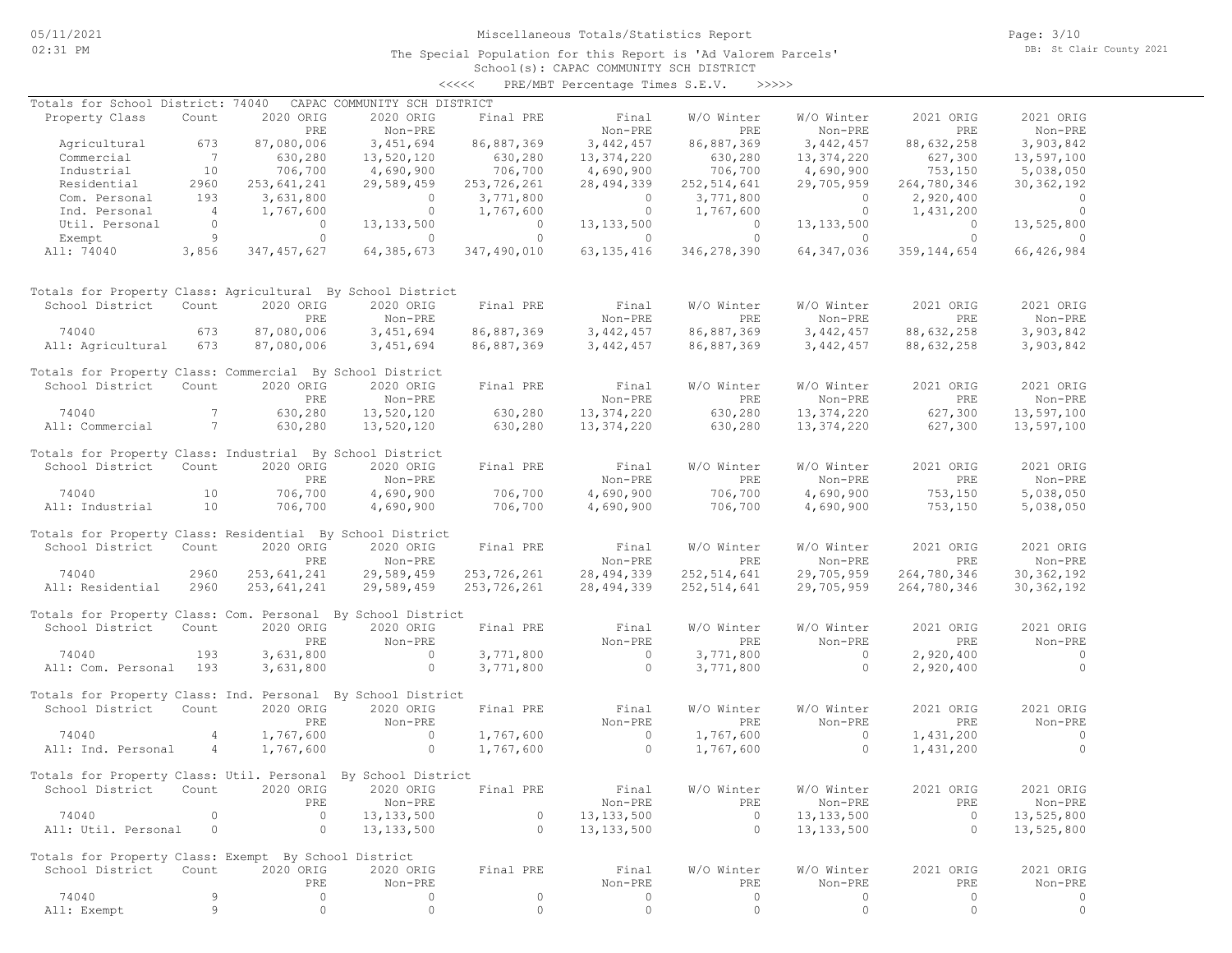05/11/2021 02:31 PM

## Miscellaneous Totals/Statistics Report

The Special Population for this Report is 'Ad Valorem Parcels'

Page: 4/10 DB: St Clair County 2021

School(s): CAPAC COMMUNITY SCH DISTRICT

<<<<< PRE/MBT Percentage Times S.E.V. >>>>>

| Totals          | Count | 2020 ORIG<br>PRE | 2020 ORIG<br>Non-PRE | Final PRE   | Final<br>Non-PRE | W/O Winter<br>PRE | W/O Winter<br>Non-PRE | 2021 ORIG<br>PRE | 2021 ORIG<br>Non-PRE |
|-----------------|-------|------------------|----------------------|-------------|------------------|-------------------|-----------------------|------------------|----------------------|
| Real            | 3,650 | 342,058,227      | 51, 252, 173         | 341,950,610 | 50,001,916       | 340,738,990       | 51, 213, 536          | 354,793,054      | 52,901,184           |
| Personal        | 197   | 5,399,400        | 13, 133, 500         | 5,539,400   | 13, 133, 500     | 5,539,400         | 13, 133, 500          | 4,351,600        | 13,525,800           |
| Real & Personal | 3,847 | 7,457,627        | 64, 385, 673         | 347,490,010 | 63, 135, 416     | 346,278,390       | 64,347,036            | 359,144,654      | 66,426,984           |
| Exempt          |       |                  |                      |             |                  |                   |                       |                  |                      |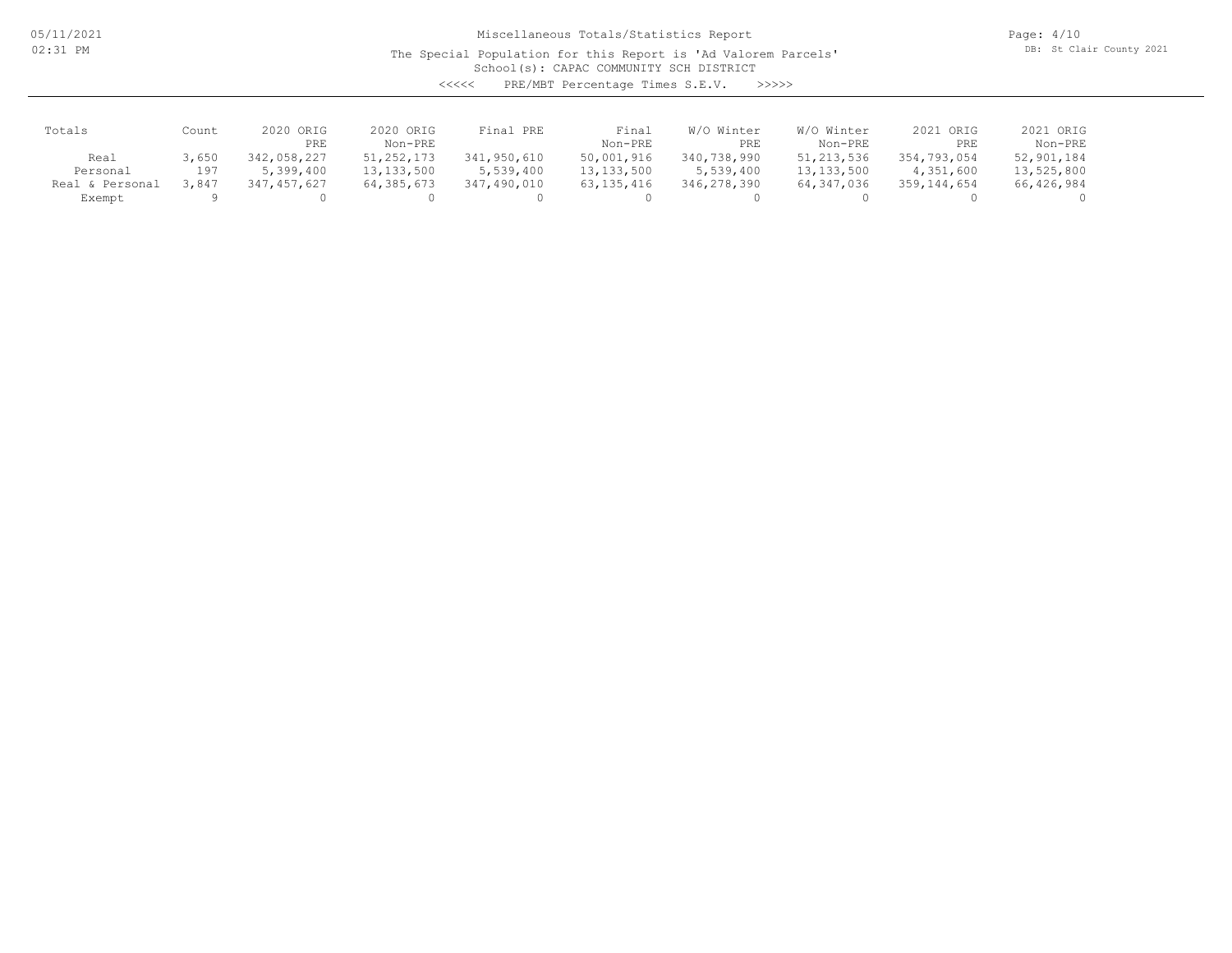School(s): CAPAC COMMUNITY SCH DISTRICT <<<<< PRE/MBT Percentage Times Taxable >>>>>

| Totals for School District: 74040                            |                |               | CAPAC COMMUNITY SCH DISTRICT        |                    |                |                    |                          |                    |                |
|--------------------------------------------------------------|----------------|---------------|-------------------------------------|--------------------|----------------|--------------------|--------------------------|--------------------|----------------|
| Property Class                                               | Count          | 2020 ORIG     | 2020 ORIG                           | Final PRE          | Final          | W/O Winter         | W/O Winter               | 2021 ORIG          | 2021 ORIG      |
|                                                              |                | PRE           | Non-PRE                             |                    | Non-PRE        | PRE                | Non-PRE                  | PRE                | Non-PRE        |
| Agricultural                                                 | 673            | 48,639,227    | 2,019,915                           | 48,486,031         | 2,010,678      | 48,486,031         | 2,010,678                | 49,570,498         | 2,255,633      |
| Commercial                                                   | $\overline{7}$ | 413,899       | 10,746,767                          |                    | 10,606,481     | 413,899<br>315.519 | 10,606,481               |                    | 10,914,418     |
| Industrial                                                   | 10             | 315,519       | 4,078,058                           | 413,899<br>315,519 | 4,078,058      | 315,519            | 4,078,058                | 409,181<br>319,933 | 4,357,645      |
| Residential                                                  | 2960           | 180,700,583   | 20,290,662                          | 180,813,983        | 19,387,073     | 179,775,055        | 20,426,001               | 187,510,455        | 20,260,084     |
| Com. Personal                                                | 193            | 3,631,800     | $\overline{0}$                      | 3,771,800          | $\overline{0}$ | 3,771,800          | $\overline{\phantom{0}}$ | 2,920,400          | $\sim$ 0       |
|                                                              |                |               |                                     |                    |                |                    |                          |                    | $\sim$ 0       |
| Ind. Personal                                                | $\overline{4}$ | 1,767,600     | $\overline{0}$                      | 1,767,600          | $\circ$        | 1,767,600          | $\overline{0}$           | 1,431,200          |                |
| Util. Personal                                               | $\Omega$       | $\circ$       | 13, 133, 500                        | $\overline{0}$     | 13, 133, 500   | $\overline{0}$     | 13, 133, 500             | $\bigcirc$         | 13,525,800     |
| Exempt                                                       | $\overline{9}$ | $\circ$       | $\overline{0}$                      | $\circ$            | $\circ$        | $\circ$            | $\circ$                  | $\overline{0}$     | $\circ$        |
| All: 74040                                                   | 3856           | 235, 468, 628 | 50,268,902                          | 235,568,832        | 49,215,790     | 234,529,904        | 50, 254, 718             | 242, 161, 667      | 51, 313, 580   |
| Totals for Property Class: Agricultural By School District   |                |               |                                     |                    |                |                    |                          |                    |                |
| School District                                              | Count          | 2020 ORIG     | 2020 ORIG                           | Final PRE          | Final          | W/O Winter         | W/O Winter               | 2021 ORIG          | 2021 ORIG      |
|                                                              |                | PRE           | Non-PRE                             |                    | Non-PRE        | PRE                | Non-PRE                  | PRE                | Non-PRE        |
| 74040                                                        | 673            | 48,639,227    | 2,019,915                           | 48,486,031         | 2,010,678      | 48,486,031         | 2,010,678                | 49,570,498         | 2,255,633      |
| All: Agricultural                                            | 673            | 48,639,227    | 2,019,915                           | 48,486,031         | 2,010,678      | 48,486,031         | 2,010,678                | 49,570,498         | 2,255,633      |
|                                                              |                |               |                                     |                    |                |                    |                          |                    |                |
| Totals for Property Class: Commercial By School District     |                |               |                                     |                    |                |                    |                          |                    |                |
| School District                                              | Count          | 2020 ORIG     | 2020 ORIG                           | Final PRE          | Final          | W/O Winter         | W/O Winter               | 2021 ORIG          | 2021 ORIG      |
|                                                              |                | PRE           | Non-PRE                             |                    | Non-PRE        | PRE                | Non-PRE                  | PRE                | Non-PRE        |
| 74040                                                        | $7^{\circ}$    | 413,899       | 10,746,767                          | 413,899            | 10,606,481     | 413,899            | 10,606,481               | 409,181            | 10,914,418     |
| All: Commercial                                              | $7\phantom{0}$ | 413,899       | 10,746,767                          | 413,899            | 10,606,481     | 413,899            | 10,606,481               | 409,181            | 10,914,418     |
|                                                              |                |               |                                     |                    |                |                    |                          |                    |                |
| Totals for Property Class: Industrial By School District     |                |               |                                     |                    |                |                    |                          |                    |                |
| School District                                              | Count          | 2020 ORIG     | 2020 ORIG                           | Final PRE          | Final          | W/O Winter         | W/O Winter               | 2021 ORIG          | 2021 ORIG      |
|                                                              |                | PRE           | Non-PRE                             |                    | Non-PRE        | PRE                | Non-PRE                  | PRE                | Non-PRE        |
| 74040                                                        | 10             | 315,519       | 4,078,058                           | 315, 519           | 4,078,058      | 315,519            | 4,078,058                | 319,933            | 4,357,645      |
| All: Industrial                                              | 10             | 315,519       | 4,078,058                           | 315,519            | 4,078,058      | 315,519            | 4,078,058                | 319,933            | 4,357,645      |
|                                                              |                |               |                                     |                    |                |                    |                          |                    |                |
| Totals for Property Class: Residential By School District    |                |               |                                     |                    |                |                    |                          |                    |                |
| School District                                              | Count          | 2020 ORIG     | 2020 ORIG                           | Final PRE          | Final          | W/O Winter         | W/O Winter               | 2021 ORIG          | 2021 ORIG      |
|                                                              |                | PRE           | Non-PRE                             |                    | Non-PRE        | PRE                | Non-PRE                  | PRE                | Non-PRE        |
| 74040                                                        | 2960           | 180,700,583   | 20,290,662                          | 180, 813, 983      | 19,387,073     | 179,775,055        | 20,426,001               | 187,510,455        | 20,260,084     |
| All: Residential                                             | 2960           |               |                                     |                    |                |                    |                          |                    |                |
|                                                              |                | 180,700,583   | 20,290,662                          | 180, 813, 983      | 19,387,073     | 179,775,055        | 20,426,001               | 187,510,455        | 20,260,084     |
| Totals for Property Class: Com. Personal By School District  |                |               |                                     |                    |                |                    |                          |                    |                |
| School District                                              | Count          | 2020 ORIG     | 2020 ORIG                           | Final PRE          | Final          | W/O Winter         | W/O Winter               | 2021 ORIG          | 2021 ORIG      |
|                                                              |                | <b>PRE</b>    | Non-PRE                             |                    | Non-PRE        | PRE                | Non-PRE                  | <b>PRE</b>         | Non-PRE        |
|                                                              |                |               |                                     |                    |                |                    |                          |                    |                |
| 74040                                                        | 193            | 3,631,800     | $\overline{0}$                      | 3,771,800          | $\overline{0}$ | 3,771,800          | $\overline{0}$           | 2,920,400          | $\sim$ 0       |
| All: Com. Personal 193                                       |                | 3,631,800     | $\overline{0}$                      | 3,771,800          | $\overline{0}$ | 3,771,800          | $\circ$                  | 2,920,400          | $\overline{0}$ |
| Totals for Property Class: Ind. Personal By School District  |                |               |                                     |                    |                |                    |                          |                    |                |
|                                                              |                |               |                                     |                    |                |                    |                          |                    |                |
| School District                                              | Count          | 2020 ORIG     | 2020 ORIG                           | Final PRE          | Final          | W/O Winter         | W/O Winter               | 2021 ORIG          | 2021 ORIG      |
|                                                              |                | PRE           | Non-PRE                             |                    | Non-PRE        | PRE                | Non-PRE                  | PRE                | Non-PRE        |
| 74040                                                        | $\overline{4}$ | 1,767,600     | $\sim$ 0                            | 1,767,600          | $\overline{0}$ | 1,767,600          | $\overline{0}$           | 1,431,200          | $\overline{0}$ |
| All: Ind. Personal                                           | 4              | 1,767,600     | $\overline{0}$                      | 1,767,600          | $\overline{0}$ | 1,767,600          | $\circ$                  | 1,431,200          | $\overline{0}$ |
|                                                              |                |               |                                     |                    |                |                    |                          |                    |                |
| Totals for Property Class: Util. Personal By School District |                |               |                                     |                    |                |                    |                          |                    |                |
| School District                                              |                |               | Count 2020 ORIG 2020 ORIG Final PRE |                    | Final          | W/O Winter         | W/O Winter               | 2021 ORIG          | 2021 ORIG      |
|                                                              |                | PRE           | Non-PRE                             |                    | Non-PRE        | PRE                | Non-PRE                  | PRE                | Non-PRE        |
| 74040                                                        | 0              | $\circ$       | 13, 133, 500                        | $\circ$            | 13, 133, 500   | $\circ$            | 13, 133, 500             | $\circ$            | 13,525,800     |
| All: Util. Personal                                          | 0              | 0             | 13, 133, 500                        | 0                  | 13, 133, 500   | $\circ$            | 13, 133, 500             | $\circ$            | 13,525,800     |
|                                                              |                |               |                                     |                    |                |                    |                          |                    |                |
| Totals for Property Class: Exempt By School District         |                |               |                                     |                    |                |                    |                          |                    |                |
| School District                                              | Count          | 2020 ORIG     | 2020 ORIG                           | Final PRE          | Final          | W/O Winter         | W/O Winter               | 2021 ORIG          | 2021 ORIG      |
|                                                              |                | PRE           | Non-PRE                             |                    | Non-PRE        | PRE                | Non-PRE                  | PRE                | Non-PRE        |
| 74040                                                        | 9              | 0             | 0                                   | 0                  | 0              | 0                  | 0                        | 0                  | 0              |
| All: Exempt                                                  | 9              | $\circ$       | $\circ$                             | $\circ$            | $\circ$        | $\circ$            | $\circ$                  | $\circ$            | $\circ$        |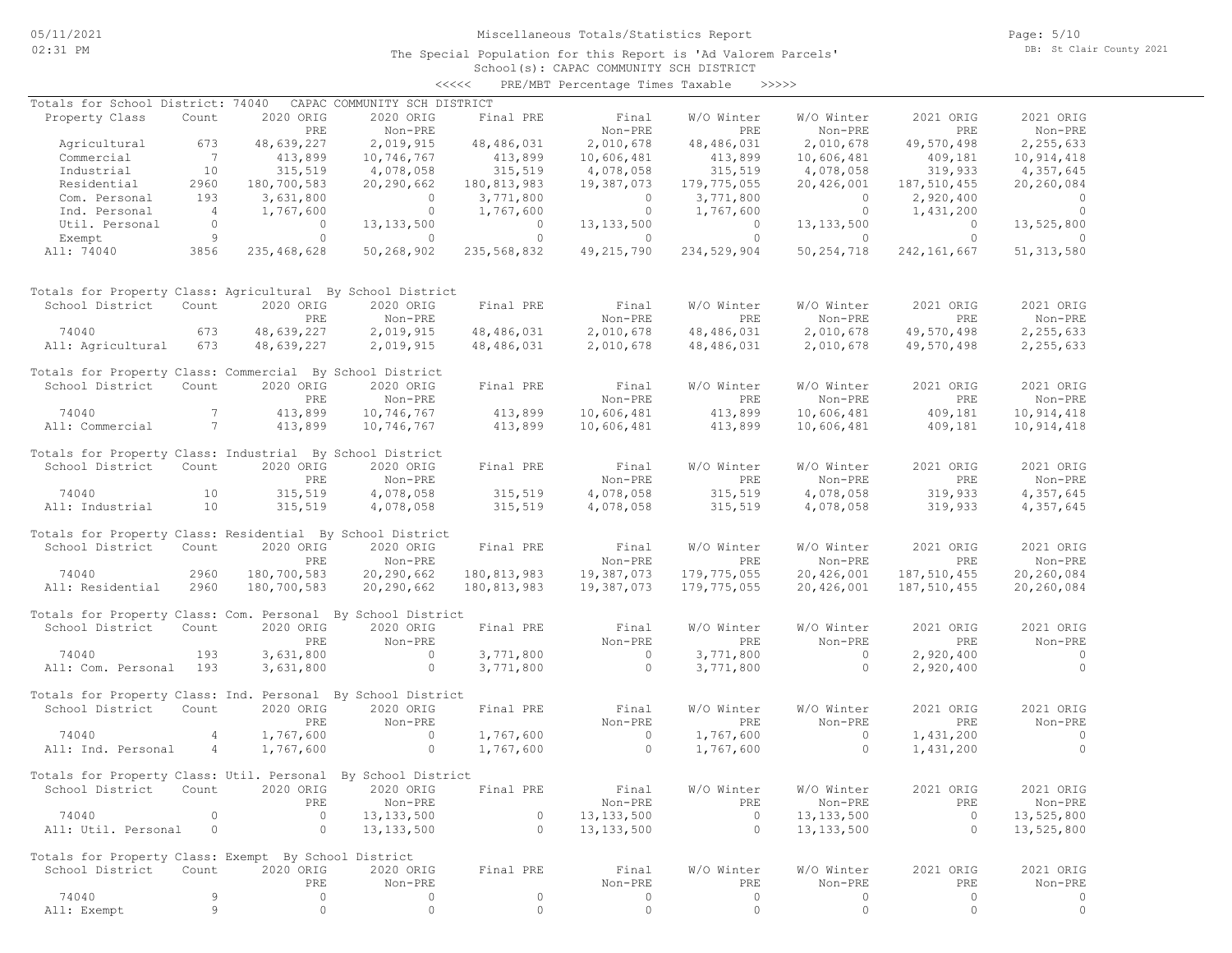05/11/2021 02:31 PM

## Miscellaneous Totals/Statistics Report

The Special Population for this Report is 'Ad Valorem Parcels'

Page: 6/10 DB: St Clair County 2021

School(s): CAPAC COMMUNITY SCH DISTRICT

<<<<< PRE/MBT Percentage Times Taxable >>>>>

| Totals          | Count | 2020 ORIG   | 2020 ORIG    | Final PRE   | Final        | W/O Winter  | W/O Winter   | 2021 ORIG     | 2021 ORIG    |
|-----------------|-------|-------------|--------------|-------------|--------------|-------------|--------------|---------------|--------------|
|                 |       | PRE         | Non-PRE      |             | Non-PRE      | PRE         | Non-PRE      | PRE           | Non-PRE      |
| Real            | 3,650 | 230,069,228 | 37, 135, 402 | 230,029,432 | 36,082,290   | 228,990,504 | 37, 121, 218 | 237,810,067   | 37,787,780   |
| Personal        | 197   | 5,399,400   | 13, 133, 500 | 5,539,400   | 13, 133, 500 | 5,539,400   | 13, 133, 500 | 4,351,600     | 13,525,800   |
| Real & Personal | 3.847 | 235,468,628 | 50,268,902   | 235,568,832 | 49,215,790   | 234,529,904 | 50, 254, 718 | 242, 161, 667 | 51, 313, 580 |
| Exempt          |       |             |              |             |              |             |              |               |              |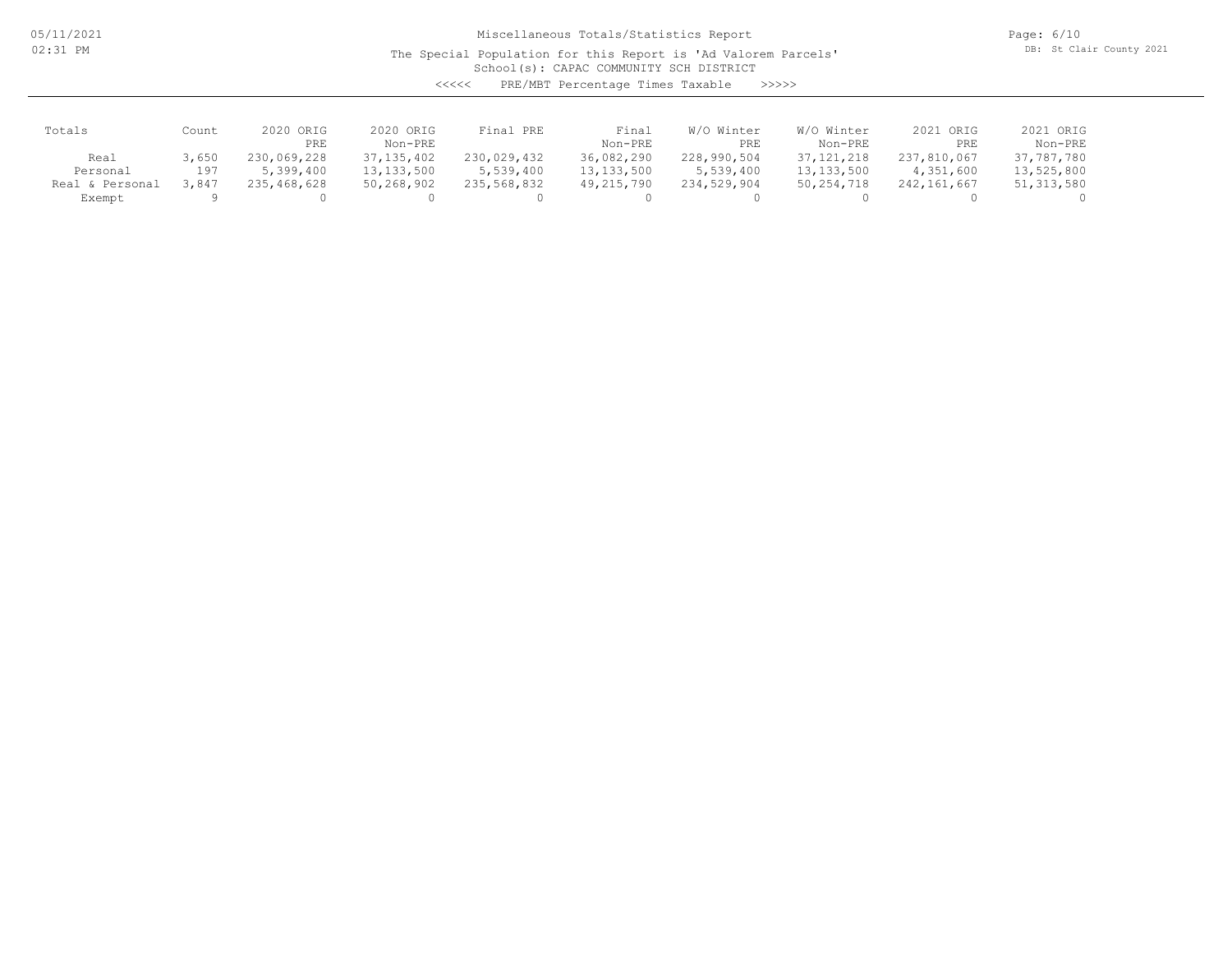\*\*\*\*\* DDA/LDFA Totals \*\*\*\*\*

|                  |            | Base      | Current   | Current   | Current   | Final     | Final     | Final    |
|------------------|------------|-----------|-----------|-----------|-----------|-----------|-----------|----------|
| DDA/LDFA         | Count      | Value     | Assessed  | Taxable   | Captured  | Assessed  | Taxable   | Captured |
|                  | 50         |           | 852,800   | 686,882   |           | 829,000   | 679,468   |          |
| TIFA DISTRICT #1 | 116        | 1,557,617 | 4,918,100 | 3,580,934 | 2,023,017 | 4,853,900 | 3,456,917 | ,899,200 |
| DDA DISTRICT     | <u>. .</u> |           | 50,200    | 50,200    | 50,200    | 53,300    | 53,300    | 53,300   |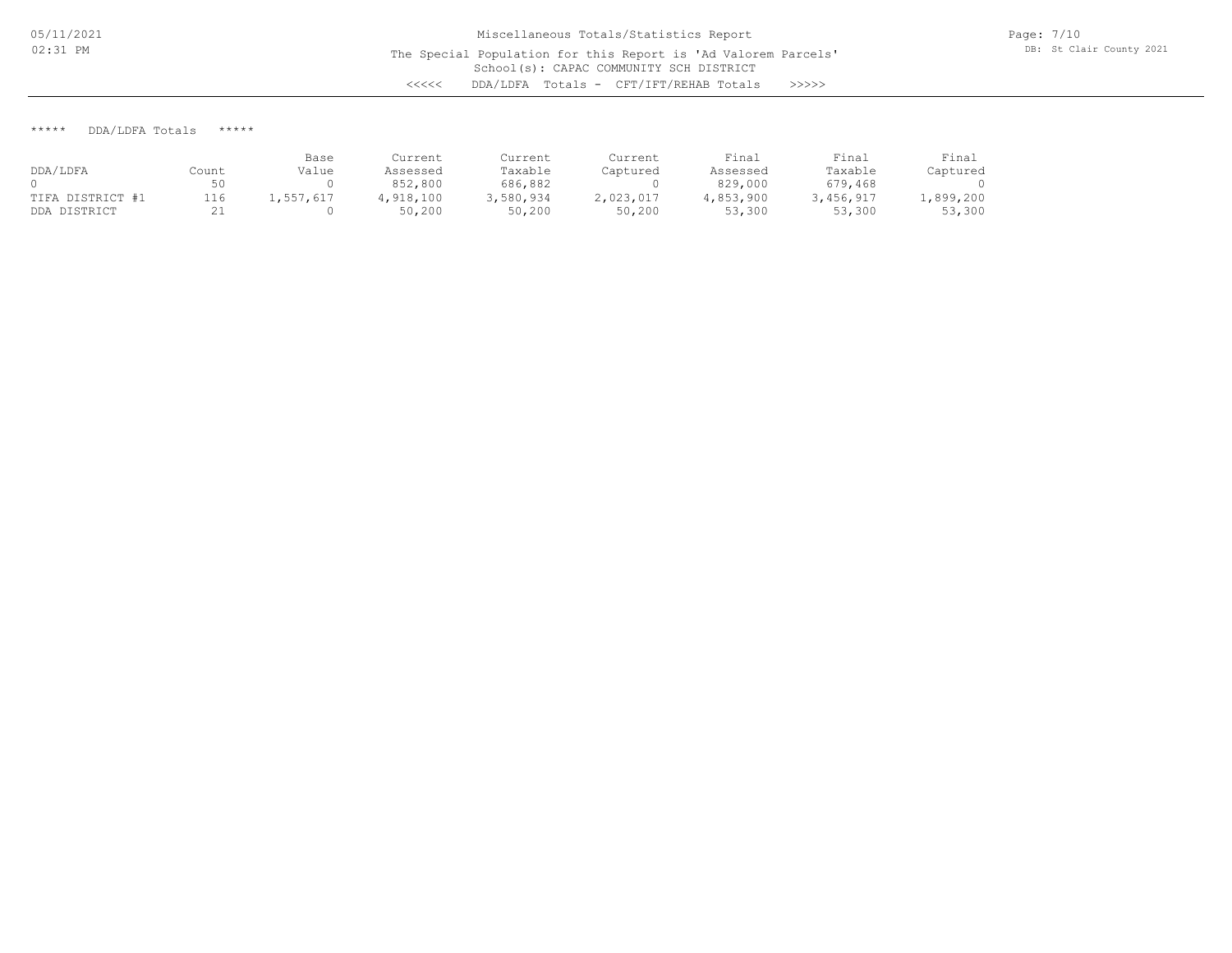# School(s): CAPAC COMMUNITY SCH DISTRICT Miscellaneous Totals/Statistics Report The Special Population for this Report is 'Ad Valorem Parcels' <<<<< Special Act Totals >>>>>

\*\*\*\*\* DDA/LDFA Totals \*\*\*\*\*

| DDA/LDFA         | Count      | Base<br>Value | Current<br>Assessed | Current<br>Taxable | Current<br>Captured | Final<br>Assessed | Final<br>Taxable | Final<br>Captured |
|------------------|------------|---------------|---------------------|--------------------|---------------------|-------------------|------------------|-------------------|
|                  |            |               | 852,800             | 686,882            |                     | 829,000           | 679,468          |                   |
| TIFA DISTRICT #1 | 116        | 1,557,617     | 4,918,100           | 3,580,934          | 2,023,017           | 4,853,900         | 3,456,917        | ,899,200          |
| DDA DISTRICT     | <u>، ے</u> |               | 50,200              | 50,200             | 50,200              | 53,300            | 53,300           | 53,300            |

## \*\*\*\*\* Special Act Totals \*\*\*\*\*

|                               |                 | Count | SEV Value | Taxable Value |
|-------------------------------|-----------------|-------|-----------|---------------|
| Land Bank (Not a Special Act) | Real            |       |           |               |
| Land Bank (Not a Special Act) | Personal        |       |           |               |
| Land Bank (Not a Special Act) | Real & Personal |       |           |               |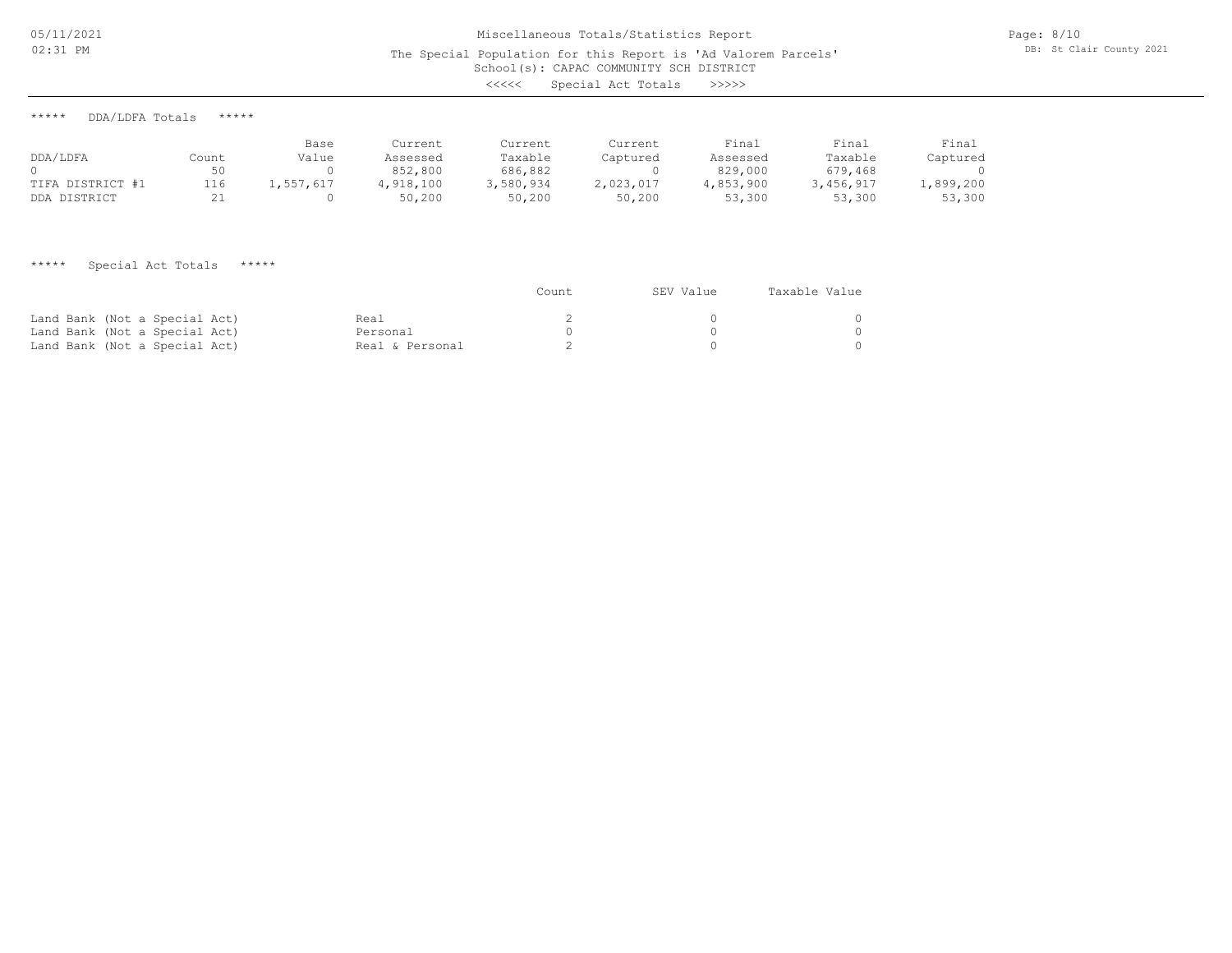<<<<< Top 20 Statistics >>>>>

| ***** Top 20 S.E.V.s<br>*****                 |                                                   |          |                    |
|-----------------------------------------------|---------------------------------------------------|----------|--------------------|
| 27-999-0047-000                               | MID MICHIGAN GAS STORAGE CO                       | Ş        | 3,703,200          |
| 40-034-1001-002                               | KEIHIN MICHIGAN MANUFACTRUING LLC                 | \$       | 2,808,400          |
| 27-999-0025-001                               | DTE ELECTRIC COMPANY                              | \$       | 2,228,300          |
| 19-999-0003-050                               | DTE ELECTRIC COMPANY                              | \$       | 1,622,200          |
| 27-999-0048-001                               | MID MICHIGAN GAS STORAGE CO                       | \$       | 1,365,000          |
| 26-020-1002-000                               | KONING DONALD J TRUST                             | \$       | 1,289,900          |
| 40-033-3003-001                               | LOVES TRAVEL STOPS & COUNTRY STORES               | \$       | 1,102,000          |
| 40-999-0025-000                               | DTE ELECTRIC COMPANY                              | \$       | 1,052,300          |
| $40 - 999 - 0170 - 000$                       | LOVE'S TRAVEL STOPS& COUNTRY                      | \$       | 962,200            |
| 27-016-2004-001                               | MUSSEY MEADOWS GOLF LTD                           | \$       | 957,000            |
| $09 - 999 - 0006 - 000$                       | DTE ELECTRIC COMP                                 | \$       | 950,700            |
| 29-999-0005-000                               | DETROIT EDISON COMPANY                            | \$       | 946,400            |
| 26-999-0009-000                               | MID MICHIGAN GAS STORAGE CO                       |          | 743,500            |
| 27-028-1002-000<br>40-750-0099-000            | PIRRONE-DEBLOUW DEV                               | \$       | 712,400            |
|                                               | SR HUNTERS CROSSING LLC                           | \$       | 659,300            |
| 26-999-0002-000                               | DTE ENERGY COMPANY                                | \$       | 623,600            |
| 26-034-1001-000                               | BRYANT LAND DEVELOPMENT LLC                       | \$<br>\$ | 598,900            |
| 26-025-4001-000                               | DELIA JESSE/KAREN                                 | \$       | 596,700            |
| $40 - 950 - 0050 - 000$                       | CAPAC STATE SAVINGS BANK                          | Ś        | 558,100            |
| 26-031-4001-010                               | CLARK RICHARD/BABARA ANN                          |          | 529,100            |
|                                               |                                                   |          |                    |
| ***** Top 20 Taxable Values *****             |                                                   |          |                    |
| 27-999-0047-000                               | MID MICHIGAN GAS STORAGE CO                       | Ş        | 3,703,200          |
| 40-034-1001-002                               | KEIHIN MICHIGAN MANUFACTRUING LLC                 | \$       | 2,794,584          |
| 27-999-0025-001                               | DTE ELECTRIC COMPANY                              | \$       | 2,228,300          |
| 19-999-0003-050                               | DTE ELECTRIC COMPANY                              | \$       | 1,622,200          |
| 27-999-0048-001                               | MID MICHIGAN GAS STORAGE CO                       | \$       | 1,365,000          |
| 40-033-3003-001                               | LOVES TRAVEL STOPS & COUNTRY STORES               | \$       | 1,102,000          |
| 40-999-0025-000                               | DTE ELECTRIC COMPANY                              | \$       | 1,052,300          |
| 40-999-0170-000<br>09-999-0006-000            | LOVE'S TRAVEL STOPS& COUNTRY<br>DTE ELECTRIC COMP | \$       | 962,200<br>950,700 |
| 29-999-0005-000                               | DETROIT EDISON COMPANY                            | \$       | 946,400            |
| 26-999-0009-000                               | MID MICHIGAN GAS STORAGE CO                       | \$       | 743,500            |
| 26-020-1002-000                               | KONING DONALD J TRUST                             | \$       | 679,066            |
| $40 - 750 - 0099 - 000$                       | SR HUNTERS CROSSING LLC                           |          | 644,374            |
| 27-016-2004-001                               | MUSSEY MEADOWS GOLF LTD                           |          | 626,563            |
| 26-999-0002-000                               | DTE ENERGY COMPANY                                |          | 623,600            |
| 27-028-1002-000                               | PIRRONE-DEBLOUW DEV                               | ななな      | 622,508            |
| $40 - 950 - 0050 - 000$                       | CAPAC STATE SAVINGS BANK                          | \$       | 505,856            |
| 27-023-4001-100                               | JKM PROPERTY MANAGEMENT LLC                       | \$       | 443,726            |
| 26-025-4001-000                               | DELIA JESSE/KAREN                                 | \$       | 443,194            |
| 26-034-1001-000                               | BRYANT LAND DEVELOPMENT LLC                       | \$       | 425,243            |
|                                               |                                                   |          |                    |
| Top 20 Owners by Taxable Value *****<br>***** |                                                   |          |                    |
| MID MICHIGAN GAS STORAGE CO                   | 5,811,700 Taxable Value in 3 Parcel(s)<br>has     |          |                    |
| DTE ELECTRIC COMPANY                          | 4,902,800 Taxable Value in 3 Parcel(s)<br>has     |          |                    |
| KEIHIN MICHIGAN MANUFACTRUING LLC             | 2,794,584 Taxable Value in 1 Parcel(s)<br>has     |          |                    |
| KONING DONALD J TRUST                         | 1,198,921 Taxable Value in 8 Parcel(s)<br>has     |          |                    |
| LOVES TRAVEL STOPS & COUNTRY STORES has       | 1,102,000 Taxable Value in 3 Parcel(s)            |          |                    |
| LOVE'S TRAVEL STOPS& COUNTRY                  | 962,200 Taxable Value in 1 Parcel(s)<br>has       |          |                    |
| DTE ELECTRIC COMP                             | 950,700 Taxable Value in 1 Parcel(s)<br>has       |          |                    |
| DETROIT EDISON COMPANY                        | 946,400 Taxable Value in 1 Parcel(s)<br>has       |          |                    |
| SR HUNTERS CROSSING LLC                       | 848,542 Taxable Value in 5 Parcel(s)<br>has       |          |                    |
| CONSUMERS POWER                               | 674,900 Taxable Value in 2 Parcel(s)<br>has       |          |                    |
| STUEVER ALFRED C, STUEVER DORIS E             | 665,044 Taxable Value in 7 Parcel(s)<br>has       |          |                    |
| TOSCH RAY/BARBARA TRUST                       | 649,380 Taxable Value in 11 Parcel(s)<br>has      |          |                    |
| BLUMERICH FARMS                               | 636,520 Taxable Value in 9 Parcel(s)<br>has       |          |                    |